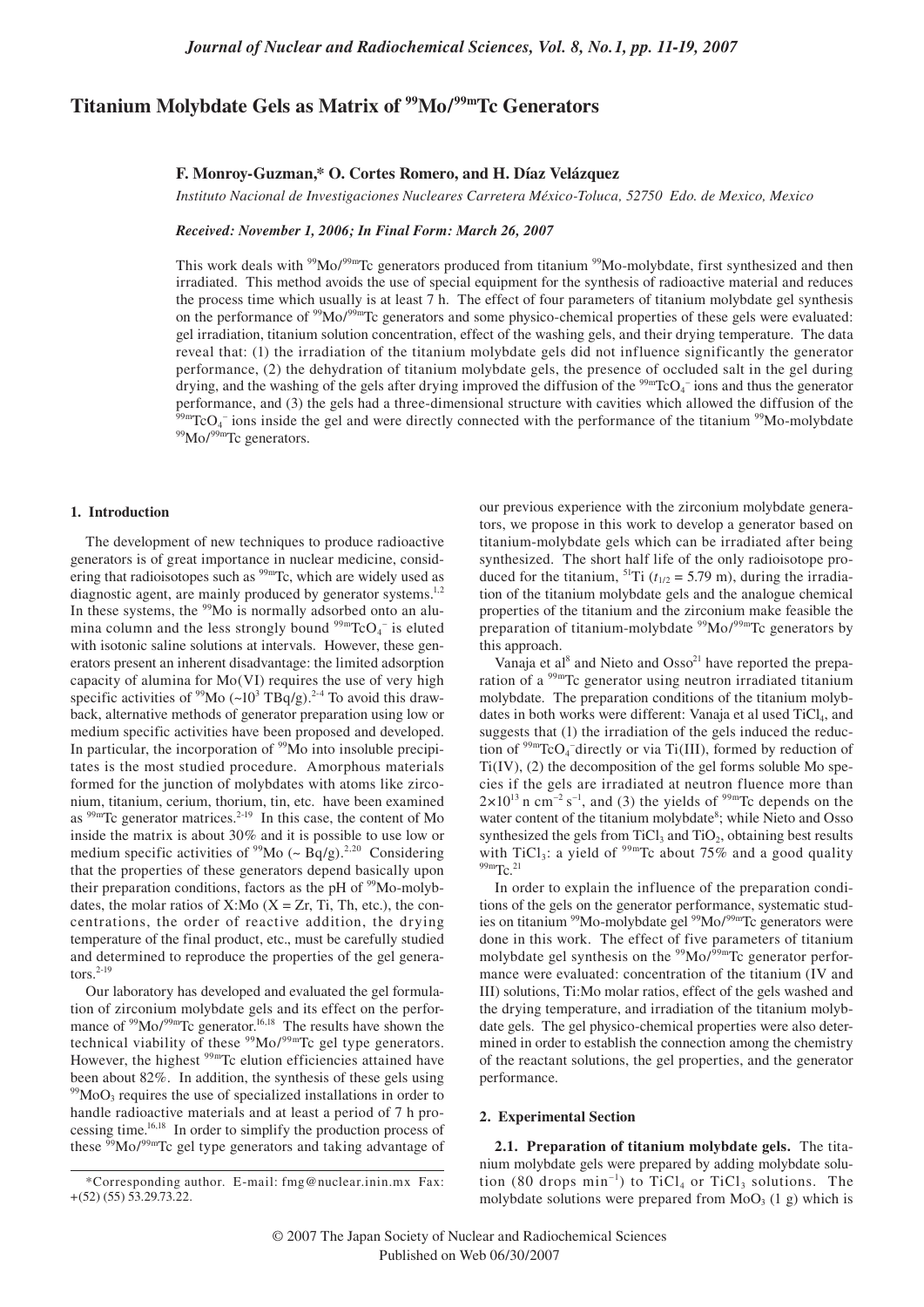dissolved in 2 M NH4OH. The pH of this solution is then adjusted to 4.5 by adding 4 M HC1. The TiCl<sub>3</sub> (10% wt Sigma Aldrich) solutions were dissolved in  $H<sub>2</sub>O$  and 6 M HCl. The TiCl<sub>4</sub> solutions were prepared dissolving TiCl<sub>4</sub> (99% purity FLUKA) in HCl. The dilution was performed in a  $N_2$  atmosphere by means of a special device. This solution was then dissolved in concentrated HCl and the titanium concentration was quantified by spectrophotometric measurements with hydrogen peroxide at 410 nm. 22-24

The gel was stirred and the pH value was adjusted with 7 M NH<sub>4</sub>OH and dried in the air for 1 day at 40 – 60 °C using an infrared lamp and for a period of 20 h at 40 °C in a stove. The resulting gel was crushed in an agate mortar. One portion of this gel was placed on a funnel to be washed using 200 mL of distilled water and then dried in a stove for 24 h at 40 °C. The gels were synthesized in duplicate at different conditions and four parameters were evaluated: concentration of the titanium solution (series A and E4), Ti:Mo molar ratios (series B), the effect of the washed gels (series C, E), and the drying temperature (series D). Table 1 shows the preparation conditions of titanium molybdate gels for each series.

**2.2. Irradiation of titanium molybdate gels and preparation of 99Mo/99mTc generators.** The gels were irradiated for 2 h at a neutron fluence of about  $1.61 \times 10^{13}$  n cm<sup>-2</sup> s<sup>-1</sup> in the Triga Mark III Reactor (Mexico). After irradiation, about 1.5 g of titanium  $\frac{99}{9}$ Mo-molybdate gels (~4.9 MBq/g) were added into a glass column (12 mm  $\times$  70 mm) containing a bed of acid alusaline solution and eluted every 24 h using 0.9% NaCl for 1 week. **2.3. Elution of generators and eluate analysis.** The <sup>99</sup>Mo and 99mTc activities were measured in a CRC-10R Capintec dose calibrator and an HPGe detector (Canberra 7229P) coupled to a PC-multichannel analyzer (ACUSPECT-A, Canberra). Elution profiles were obtained by collecting 250 µL fractions of 0.9% NaCl solution. The radiochemical purity of the  $99mTc$ 

eluate was determined by paper chromatography using 1 CHR (Whatman®) paper as solid phase and 85% methanol as mobile phase. The  $R_f$  of <sup>99m</sup>TcO<sub>4</sub><sup>-</sup> was 0.66–0.72. Titanium, molybdenum, and aluminium concentrations in eluates were determined by the hydrogen peroxide method measured at 420 nm and 470 nm by the thiocyanate method, and at 535 nm by the aluminon method, respectively. 23-26

**2.4. Gel characterization.** Gels characterization was achieved by X-ray diffraction (XRD), scanning electron microscopy (SEM), thermogravimetry, infrared spectrometry, and neutron activation analysis (NAA). The X-ray diffraction patterns were obtained on a Siemens D500 diffractometer for 1 h, and scanned from 2.5° to 70° with steps of 0.02°. SEM imaging was performed by means a Philips XL30. Digital images were obtained at 3000X magnifications in randomly selected fields. The thermogravimetric analyses were performed using a Phillips unit at a heating rate of 10  $^{\circ}$ C min<sup>-1</sup> under a nitrogen atmosphere. The infrared measurements were

**TABLE 1: Preparation conditions of titanium molybdate gels**

| <b>Series</b>  | Gel                      | Ti:Mo  | $T({}^{\circ}C)$ | pH<br>molybdates | TiCl <sub>4</sub><br>(M) | pH<br>gel                | washing      |  |
|----------------|--------------------------|--------|------------------|------------------|--------------------------|--------------------------|--------------|--|
| $\mathbf{A}$   | A1                       | 1:1    | 40               | 4.5              | 0.83                     | 5.4                      | yes          |  |
|                | A2                       | 1:1    | 40               | 4.5              | 0.56                     | 5.4                      | yes          |  |
|                | A3                       | $1:1$  | 40               | 4.5              | 0.3                      | 5.4                      | yes          |  |
|                | A <sub>4</sub>           | $1:1$  | 40               | 4.5              | 0.10                     | 5.4                      | yes          |  |
| $\, {\bf B}$   | B1                       | $1:1$  | 40               | 4.5              | 0.83                     | 5.4                      | yes          |  |
|                | B2                       | 1:2    | 40               | 4.5              | 0.83                     | 5.4                      | yes          |  |
|                | B3                       | 2:1    | 40               | 4.5              | 0.83                     | 5.4                      | yes          |  |
|                | B4                       | 1:1    | 40               | 4.5              | 0.56                     | 5.4                      | yes          |  |
|                | B <sub>5</sub>           | 2:1    | 40               | 4.5              | 0.56                     | 5.4                      | yes          |  |
| $\mathbf C$    | C1                       | 2:1    | 40               | 4.5              | 0.83                     | 5.4                      | no           |  |
|                | C2                       | 2:1    | 40               | 4.5              | 0.83                     | 5.4                      | yes          |  |
|                | C <sub>3</sub>           | $1:1$  | 40               | 4.5              | 0.56                     | 5.4                      | no           |  |
|                | C <sub>4</sub>           | $1:1$  | 40               | 4.5              | 0.56                     | 5.4                      | yes          |  |
|                | C <sub>5</sub>           | $1:1$  | 40               | 4.5              | 0.3                      | 5.4                      | no           |  |
|                | C6                       | $1:1$  | 40               | 4.5              | 0.3                      | 5.4                      | yes          |  |
| $\mathbf D$    | D1                       | 1:1    | 40               | 4.5              | 0.56                     | 5.4                      | yes          |  |
|                | D2                       | $1:1$  | 100              | 4.5              | 0.56                     | 5.4                      | yes          |  |
|                | D3                       | $1:1$  | 200              | 4.5              | 0.56                     | 5.4                      | yes          |  |
|                | D <sub>4</sub>           | 1:1    | 400              | 4.5              | 0.56                     | 5.4                      | yes          |  |
| <b>Series</b>  | unwashed                 | washed | Ti:Mo            | $T({}^{\circ}C)$ | pH<br>molybdates         | TiCl <sub>3</sub><br>(M) | pH<br>gel    |  |
| E1             | E1A                      | E1LA   | 1:1              | $40\,$           | 4.5                      | 0.35/HCl                 | $\mathbf{1}$ |  |
|                | E1B                      | E1LB   | 1:1              | $40\,$           | 4.5                      | 0.35/HCl                 | 5.9          |  |
|                | E1C                      | E1LC   | 1:1              | 40               | 4.5                      | 0.35/HCl                 | 8.5          |  |
|                | E1D                      | E1LD   | 1:1              | 40               | 4.5                      | 0.35/HCl                 | 9.0          |  |
| E2             | E <sub>2</sub> A         | E2LA   | 1:1              | 40               | 4.5                      | 0.35/H <sub>2</sub> O    | 5.8          |  |
|                | E <sub>2</sub> B         | ÷.     | 1:1              | 40               | 4.5                      | 0.35/H <sub>2</sub> O    | 8.5          |  |
|                | E <sub>2C</sub>          | E2LC   | 1:1              | 40               | 4.5                      | 0.35/H <sub>2</sub> O    | 9.0          |  |
| E <sub>3</sub> | E3A                      | E3LA   | 1:1              | $40\,$           | 4.5                      | 0.35/HCl                 | 5.9          |  |
|                | $\blacksquare$           | E3LB   | 1:1              | 150              | 4.5                      | 0.35/HCl                 | 5.9          |  |
|                | $\overline{\phantom{a}}$ | E3LC   | 1:1              | 400              | 4.5                      | 0.35/HCl                 | 5.9          |  |
| E4             | E4A                      | E4LA   | 1:1              | 40               | 4.5                      | 0.35/HCl                 | 8.5          |  |
|                | E4B                      | E4LB   | 1:1              | 40               | 4.5                      | 0.35/H <sub>2</sub> O    | 8.5          |  |
|                | E4C                      | L      | 1:1              | 40               | 4.5                      | 0.7/HC1                  | 8.7          |  |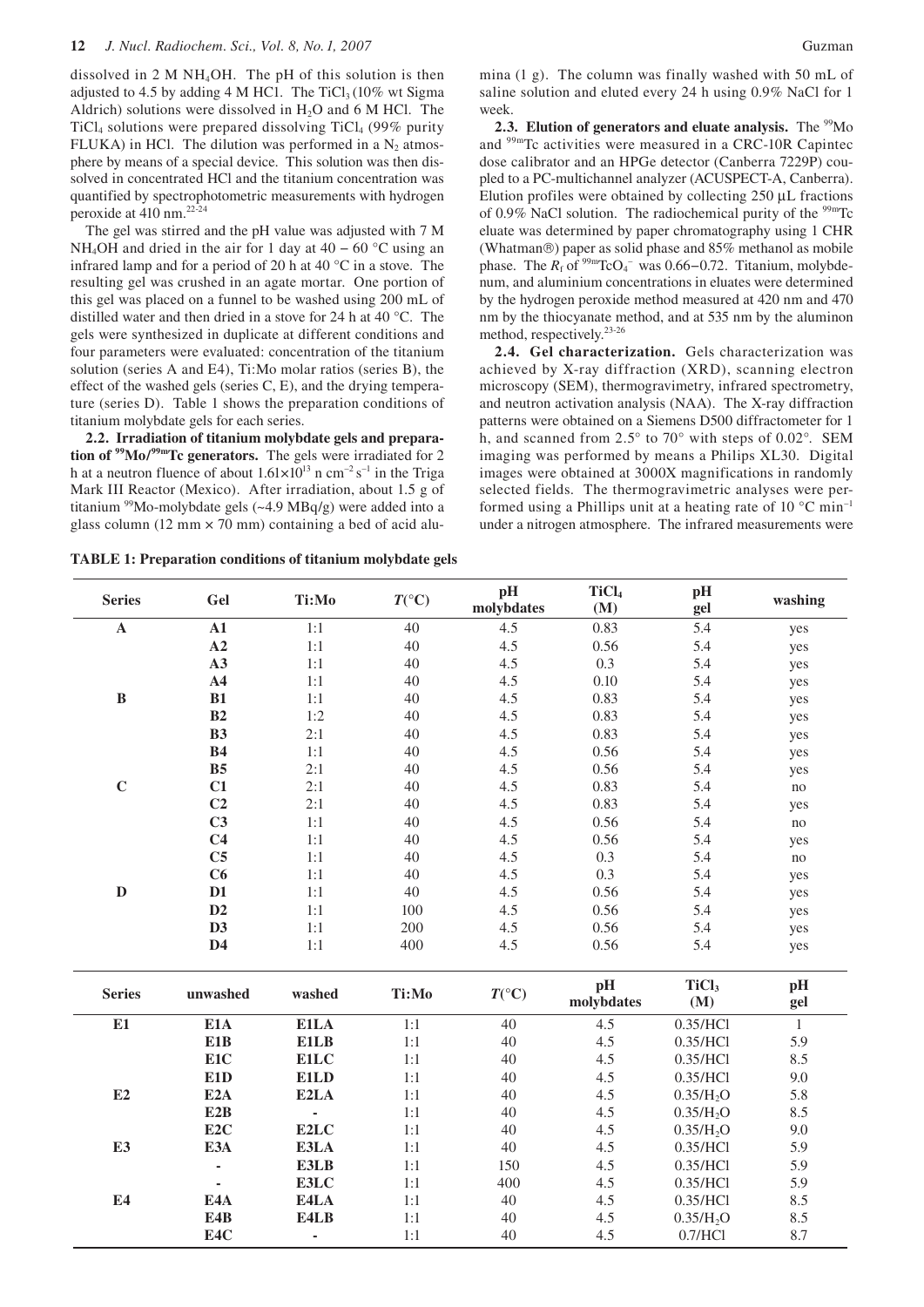taken on a Nicole Magna-IR<sup>Tm</sup> spectrometer 550 with the samples pressed in KBr pellets. 16

The gel concentrations of titanium and molybdenum were determined by means of instrumental neutron activation analysis (INAA). The procedure described in previous works was used in the Mo determination.<sup>20</sup> In the case of titanium, 20 mg of each gel and  $TiO<sub>2</sub>$ , used as reference material, were irradiated in the Triga Mark III reactor at a neutron fluence of about  $1.65 \times 10^{12}$  n cm<sup>2</sup> s<sup>-1</sup> for 30 s. Titanium was determined by the 330 keV γ-ray of 51Ti by means of a coaxial HPGe detector (7229P, CANBERRA).

# **3. Results**

**3.1. Acid-base behavior of titanium molybdate gels.** The <sup>99</sup>Mo/<sup>99m</sup>Tc generators performance depends on gel physicochemical properties and thus on their preparation conditions. In particular, the gel pH can benefit or damage the formation of indissoluble gels. Our experiments showed that the gels prepared with  $0.83$  M TiCl<sub>4</sub> formed indissoluble gels without the need to fix their pH, whereas the gels prepared at other TiCl4 concentrations had to adjust their pH values to induce precipitation. Figure 1 shows the typical acid-base behaviour of the titanium molybdates prepared in this work. The shape of the curve is similar to that of a strong acid and indicates that the gel can perform as a strong-acid cation exchanger. It is important to consider that the ammonium ions  $(NH_4Cl)$  were already present in the system before adding the ammonium hydroxide to the gel, as a result of the dissolution of the molybdenum oxide. The presence of the ammonium chloride results in a lower and slightly more sloping curve in the early titration stages.<sup>27</sup> However, the pH change produced by the presence of this salt is less drastic in the strong-acid exchanger.

According to Figure 1, the "apparent" p*K* of the titanium molybdate gel is about 1.8, which is considered as the acid-base equilibrium of the gel and the ammonium chloride, and a capacity of 10.7 meq  $g^{-1}$  gel. The acid-base behavior of titanium molybdate gels could thus be expressed by reaction (1):

$$
\left[\mathrm{Ti}_y\mathrm{NH}_4\mathrm{Mo}_x\mathrm{O}_z\mathrm{H}_r\right]+\mathrm{NH}_3\;\rightleftarrows\;\left[\mathrm{Ti}_y(\mathrm{NH}_4)_2\mathrm{Mo}_x\mathrm{O}_z\right]+\mathrm{H}_2\mathrm{O}.\hspace{2em}\text{(1)}
$$

The neutralization of the charges by the increased pH values causes the decrease of zeta potential and the increase of the electrolytic concentration in the solution. Thus, both effects promote the flocculation of the titanium molybdates. The intrinsic precipitation of the gel prepared from  $0.83$  M TiCl<sub>4</sub> can be then explained by the ionic strength of the system which is sufficient to allow to the particles to approach each other and



aggregate, whereas in the case of the gels prepared with TiCl4 concentrations of less than 0.83 M, this ionic strength has to increase by the addition of the NH4OH solutions to induce the precipitation of the gels. In order to allow the precipitation of the gels and to simplify the interpretation of the results, the gels pH was fixed to 5.4 by adding NH4OH solutions. Under these conditions the ionic strength was about 1.

**3.2. Performances of 99Mo-molybdate titanium genera**tors. Table 2 shows the performances of the titanium <sup>99</sup>Momolybdate gel generators obtained for the series A, B, C, D, and E.These data are the average of six elutions performed on each generator.

*3.2.1. Effect of the Ti(IV) concentration (Series A).* An increase of the TiCl<sub>4</sub> concentration during the preparation of gels causes the augmentation of the elution efficiency and the decrease of the eluate pH values. All these gels showed <sup>99</sup>Mo breakthroughs of more than 0.1% (see Table 2). The gels prepared at higher TiCl<sub>4</sub> concentrations presented higher  $\frac{99}{9}$ Mo breakthroughs. The radiochemical purity was more than 90% except for the gel prepared at a higher  $TiCl<sub>4</sub>$  solution concentration which presented 44% of radiochemical purity. The elution volumes ( $\sim$ 3 mL) and the Al contents ( $\lt$ 10 ppm) of the <sup>99m</sup>Tc eluates were not changed by the variation of  $TiCl<sub>4</sub>$  concentration during the preparation of the gels.

*3.2.2. Effect of the Ti:Mo molar ratio (Series B).* An increase of the Ti in the Ti:Mo molar ratio of the gels produced the decrease of efficiency and 99Mo breakthroughs at the two TiCl4 concentrations used (see Table 2). However, these decreases presented different rates in each TiCl<sub>4</sub> concentration. At 0.83 M TiCl<sub>4</sub>, efficiency and  $99$ Mo breakthroughs were reduced in 60% and 95%, respectively, regarding the best efficiency (82%) and its Mo breakthrough value (0.13%), while at  $0.56$  M TiCl<sub>4</sub> the decreases were about 20% and 60%, respectively. The increase of Ti produced also an increase of radiochemical purity in the case of the 0.83 M TiCl<sub>4</sub> solutions, and a decrease when the  $0.56$  M TiCl<sub>4</sub> solutions were used. The gels prepared with  $0.83$  M TiCl<sub>4</sub> solutions always presented the lowest radiochemical purity  $(< 65\%)$ . The eluate pH values tended to 7.4 when the Ti:Mo molar ratio was 2:1 and increased to 7.7 at Ti:Mo molar ratio of 1:1 and a  $0.56$  M TiCl<sub>4</sub> solution concentration. At a Ti:Mo molar ratio of 1:2, the efficiency decreased and the  $99$ Mo breakthroughs increased about 35% and 97%, respectively, regarding gel values with 1:1 molar ratio and 0.83 M TiCl4 solution. The elution volume and the Al content were similar to those of series A: 3 mL and less than 10 ppm, respectively.

*3.2.3. Effect of the washed gel (Series C).* The washing of the gels before drying and irradiation produced a decrease of elution efficiency, <sup>99</sup>Mo breakthroughs, and elution volume; and increase of pH values and radiochemical purity. The elution efficiency decreased to 35% after washing the gel, except for the gel prepared with  $0.56$  M TiCl<sub>4</sub> which presented an opposite behavior and its efficiency increased by 15%. These efficiencies were, in all the cases, relatively low (~30–70%). The washing of the gels reduced the  $99$ Mo breakthroughs between 55% and 95%, improving considerably the <sup>99m</sup>Tc eluate radionuclide purity. Nevertheless only the gel prepared with a Ti:Mo molar ratio of 2:1 is within the limits established by the Pharmacopeia (<  $0.015\%$  <sup>99</sup>Mo).<sup>28</sup> The eluate pH values of the unwashed gels were more acidic than their washed homologues which tended toward pH values between 7.4 and 7.8. The elution volume was reduced about 30% in the washed gels remaining at about 3 mL. The radiochemical purity was appreciably improved with the washing of the gels, it increased from 2 to 90% in the gel prepared with 0.3 M TiCl<sub>4</sub>, but it was reduced in the gel prepared with Ti:Mo molar ratio of 2:1 from 90 to 65%.

*3.2.4. Effect of the drying temperature of the gels (Series*  **Figure 1.** Acid-base behavior of titanium molybdate gel.  $D$ . The increase of the gel drying temperature had the follow-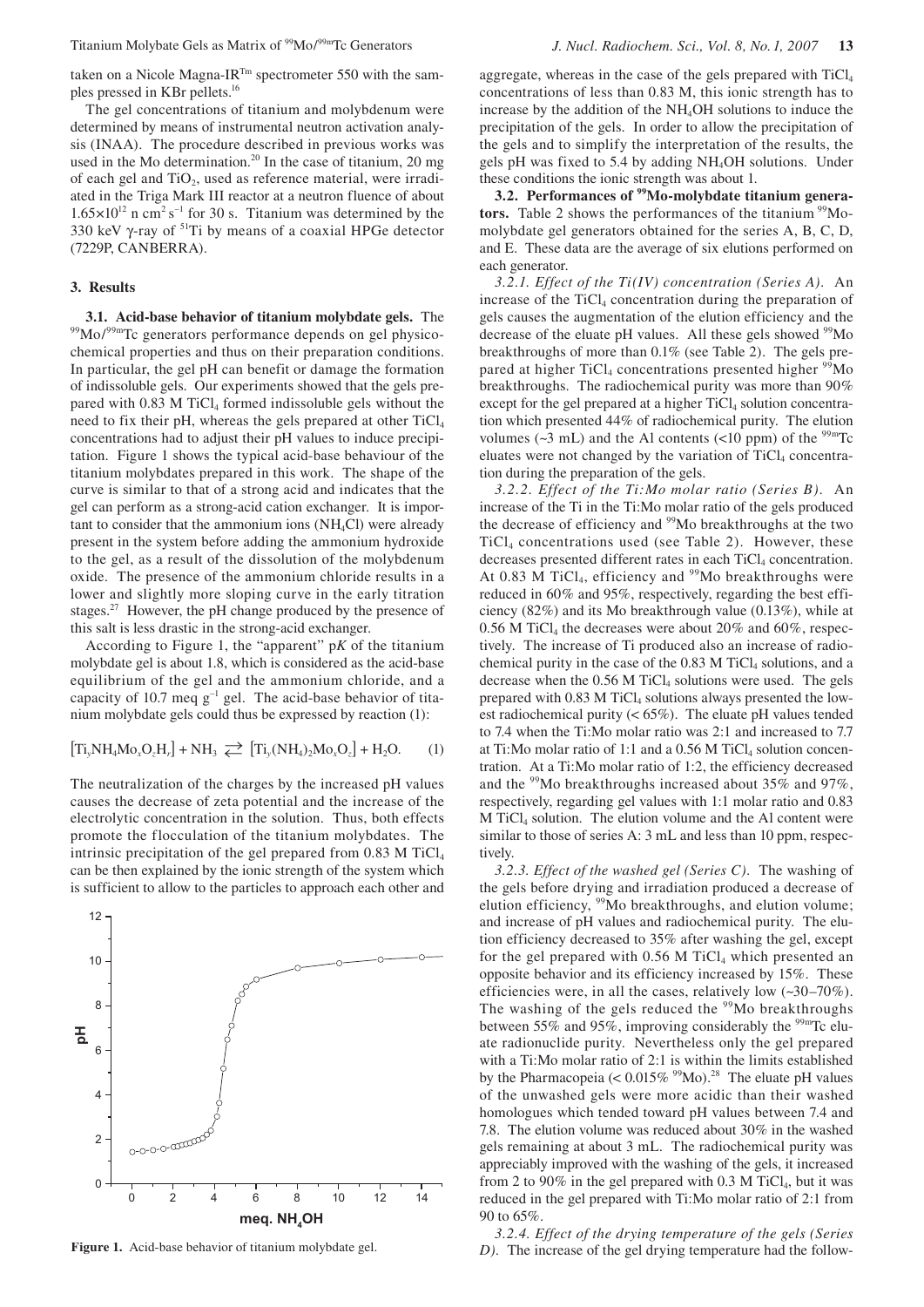# **TABLE 2: Performance of 99Mo/99mTc gel generators based on titanium molybdate-99Mo**

| Gel                              |              |                          | $\sqrt[99]{9}$ <sup>99m</sup> Tc elution<br><b>Efficiency</b><br>$(\%)$ | $\overline{^{99}}$ Mo<br><b>Breakthrough</b><br>$(\%)$ | <b>Eluate</b><br>volume<br>(mL) | $\overline{^{99m}Tc}$<br>Radiochemical<br>purity $(\%)$ | $Al^{3+}$<br>(ppm) | %Ti                               | $\%$ Mo                                              | pH<br><b>Eluate</b> |
|----------------------------------|--------------|--------------------------|-------------------------------------------------------------------------|--------------------------------------------------------|---------------------------------|---------------------------------------------------------|--------------------|-----------------------------------|------------------------------------------------------|---------------------|
|                                  |              |                          |                                                                         | gels prepared from Ti(IV) solutions                    |                                 |                                                         |                    |                                   |                                                      |                     |
|                                  |              | TiCl <sub>4</sub> (M)    |                                                                         |                                                        |                                 |                                                         |                    |                                   |                                                      |                     |
| ${\bf A1}$                       | 0.83         |                          | 82.4                                                                    | 0.132                                                  | 2.8                             | 44.51                                                   | <10                | L,                                | $\overline{\phantom{a}}$                             | 7.1                 |
| A2                               | 0.56         |                          | 69.0                                                                    | 0.113                                                  | 3.0                             | 95.40                                                   | <10                | 19.90                             | 38.12                                                | 7.8                 |
| A3                               |              | 0.3                      | 42.1                                                                    | 0.249                                                  | 3.0                             | 90.14                                                   | <10                | 21.30                             | 36.56                                                | 7.8                 |
| A <sub>4</sub>                   | 0.100        |                          | 55.8                                                                    | 0.171                                                  | 3.0                             | 97.42                                                   | <10                | 20.08                             | 38.35                                                | 7.8                 |
|                                  | Ti:Mo        | TiCl <sub>4</sub> (M)    |                                                                         |                                                        |                                 |                                                         |                    |                                   |                                                      |                     |
| B1                               | 1:1          | 0.83                     | 82.4                                                                    | 0.132                                                  | 2.8                             | 44.51                                                   | <10                | $\overline{\phantom{m}}$          | $\overline{a}$                                       | 7.1                 |
| B2                               | 2:1          | 0.83                     | 32.6                                                                    | 0.006                                                  | 3.0                             | 65.66                                                   | $<\!\!10$          | 24.02                             | 24.99                                                | 7.4                 |
| B3                               | 1:2          | 0.83                     | 53.5                                                                    | 0.246                                                  | 3.5                             | 71.36                                                   | $<\!\!10$          | 15.24                             | 35.42                                                | 6.1                 |
| B4                               | 1:1          | 0.56                     | 69.0                                                                    | 0.113                                                  | 3.0                             | 95.40                                                   | <10                | 19.90                             | 38.12                                                | $7.8\,$             |
| B <sub>5</sub>                   | 2:1          | 0.56                     | 55.5                                                                    | 0.046                                                  | 3.0                             | 77.40                                                   | $<\!\!10$          | 3.36                              | 8.60                                                 | $7.5\,$             |
| C1                               | 2:1          | 0.83                     | 52.8                                                                    | 0.121                                                  | 5.2                             | 90.36                                                   | <10                | 24.02                             | 24.99                                                | 7.3                 |
| C <sub>2</sub><br>C <sub>3</sub> | 2:1<br>1:1   | 0.83<br>0.56             | 32.6<br>58.4                                                            | 0.006<br>0.254                                         | 3.0<br>4.3                      | 65.66<br>77.16                                          | $<\!\!10$<br><10   | $\overline{a}$                    | $\overline{\phantom{a}}$<br>$\overline{\phantom{0}}$ | 7.4<br>6.5          |
| C <sub>4</sub>                   | 1:1          | 0.56                     | 69.0                                                                    | 0.113                                                  | 3.0                             | 95.40                                                   | $<\!\!10$          | $\overline{\phantom{0}}$<br>19.90 | 38.12                                                | $7.8\,$             |
| C <sub>5</sub>                   | 1:1          | 0.3                      | 62.2                                                                    | 0.768                                                  | 4.3                             | 2.64                                                    | <10                | 21.30                             | 36.56                                                | 5.3                 |
| C6                               | 1:1          | 0.3                      | 42.1                                                                    | 0.249                                                  | 3.0                             | 90.14                                                   | <10                | 22.34                             | 36.56                                                | $7.8\,$             |
|                                  |              | $T({}^{\circ}C)$         |                                                                         |                                                        |                                 |                                                         |                    |                                   |                                                      |                     |
| D <sub>1</sub>                   |              | 40                       | 65.4                                                                    | 0.313                                                  | 3.6                             | 82.01                                                   | <10                | 19.90                             | 38.12                                                | 5.1                 |
| D2                               |              | 100                      | 75.2                                                                    | 0.109                                                  | 3.3                             | 83.15                                                   | <10                | L,                                |                                                      | 4.7                 |
| D3                               |              | 200                      | 82.7                                                                    | 0.037                                                  | 5.0                             | 81.60                                                   | >10                |                                   | $\overline{\phantom{0}}$                             | 4.4                 |
| D <sub>4</sub>                   |              | 400                      | 90.2                                                                    | 0.009                                                  | 4.7                             | 86.17                                                   | <10                |                                   | $\overline{a}$                                       | 4.3                 |
|                                  |              |                          |                                                                         |                                                        |                                 |                                                         |                    |                                   |                                                      |                     |
|                                  |              |                          |                                                                         | gels prepared from Ti(III) solutions                   |                                 |                                                         |                    |                                   |                                                      |                     |
|                                  | Gel<br>pH    | TiCl <sub>3</sub><br>(M) | unwashed                                                                |                                                        |                                 |                                                         |                    |                                   |                                                      |                     |
| E1A                              | $\mathbf{1}$ | 0.35/HCl                 | 94.8                                                                    | < 0.0001                                               | 4.7                             | 89.53                                                   | <10                | 19.90                             | 39.05                                                | 4.8                 |
| E1B                              | 5.9          | 0.35/HCl                 | 90.1                                                                    | 0.0046                                                 | 4.0                             | 74.82                                                   | $<10$              | 19.60                             | 43.35                                                | 4.4                 |
| E1C                              | 8.5          | 0.35/HCl                 | 72.8                                                                    | 0.0028                                                 | 4.5                             | 47.02                                                   | <10                | 15.75                             | 32.60                                                | 4.4                 |
| E1D                              | 9.0          | 0.35/HCl                 | 64.7                                                                    | 0.0182                                                 | 3.8                             | 76.15                                                   | <10                | 17.20                             | 35.75                                                | 4.4                 |
|                                  | Gel          | TiCl <sub>3</sub>        | washed                                                                  |                                                        |                                 |                                                         |                    |                                   |                                                      |                     |
|                                  | pH           | (M)                      |                                                                         |                                                        |                                 |                                                         |                    |                                   |                                                      |                     |
| E1LA                             | $\mathbf{1}$ | 0.35/HCl                 | 95.7                                                                    | 0.0130                                                 | 3.8                             | 92.54                                                   | $<\!\!10$          |                                   |                                                      | 5.5                 |
| <b>E1LB</b>                      | 5.9          | 0.35/HC1                 | 95.4                                                                    | $\leq 0.0001$                                          | 3.7                             | 94.15                                                   | $\leq10$           |                                   |                                                      | 5.9                 |
| E1LC<br>E1LD                     | 8.5<br>9.0   | 0.35/HCl<br>0.35/HCl     | 94.3<br>94.6                                                            | 0.0167<br>0.0090                                       | 4.0<br>3.8                      | 94.89<br>76.51                                          | <10<br><10         |                                   |                                                      | 5.7<br>6.0          |
|                                  | Gel          | TiCl <sub>3</sub>        | unwashed                                                                |                                                        |                                 |                                                         |                    |                                   |                                                      |                     |
|                                  | pH           | (M)                      |                                                                         |                                                        |                                 |                                                         |                    |                                   |                                                      |                     |
| E2A                              | 5.9          | 0.35/H <sub>2</sub> O    | 80.2                                                                    | 0.0266                                                 | 4.5                             | 95.57                                                   | <10                | 18.62                             | 30.47                                                | 4.6                 |
| E2B                              | 8.5          | 0.35/H <sub>2</sub> O    | 67.5                                                                    | 0.0419                                                 | 4.0                             | 96.36                                                   | <10                | 15.23                             | 31.52                                                | 4.5                 |
| E <sub>2C</sub>                  | 9.0          | 0.35/H <sub>2</sub> O    | 69.2                                                                    | 0.0152                                                 | 4.1                             | 94.56                                                   | <10                | 27.15                             | 31.85                                                | 4.4                 |
|                                  | Gel<br>pH    | TiCl <sub>3</sub><br>(M) | washed                                                                  |                                                        |                                 |                                                         |                    |                                   |                                                      |                     |
| E2LA                             | 5.9          | 0.35/H <sub>2</sub> O    | 92.7                                                                    | < 0.0001                                               | 3.9                             | 96.35                                                   | <10                | $\frac{1}{2}$                     | $\overline{\phantom{a}}$                             | 6.3                 |
| E2LC                             | 9.0          | 0.35/H <sub>2</sub> O    | 93.5                                                                    | 0.0210                                                 | 3.9                             | 67.09                                                   | <10                |                                   |                                                      | 6.5                 |
|                                  | Gel          | $T({}^{\circ}C)$         | washed                                                                  |                                                        |                                 |                                                         |                    |                                   |                                                      |                     |
|                                  | pH           |                          |                                                                         |                                                        |                                 |                                                         |                    |                                   |                                                      |                     |
| E3LA                             | 5.9          | 40                       | 95.4                                                                    | < 0.0001                                               | 3.7                             | 94.15                                                   | <10                | 19.60                             | 43.35                                                | 5.9                 |
| E3LB                             | 5.9          | 150                      | 95.0                                                                    | 0.0066                                                 | 3.7                             | 72.00                                                   | <10                | 26.25                             | 38.49                                                | 6.6                 |
| E3LC                             | 5.9          | 400                      | 95.5                                                                    | 0.0042                                                 | 3.6                             | 62.24                                                   | <10                | 28.39                             | 38.79                                                | 6.4                 |
|                                  | Gel<br>pH    | TiCl <sub>3</sub><br>(M) | unwashed                                                                |                                                        |                                 |                                                         |                    |                                   |                                                      |                     |
| E4A                              | 8.5          | 0.35/HCl                 | 72.8                                                                    | 0.0028                                                 | 4.5                             | 47.02                                                   | <10                | 15.75                             | 32.60                                                | 4.4                 |
| E4B                              | 8.5          | 0.35/H <sub>2</sub> O    | 67.5                                                                    | 0.0419                                                 | 4.0                             | 96.36                                                   | ${<}10$            | 15.23                             | 31.52                                                | 4.5                 |
| E4C                              | 8.7          | 0.7/HC1                  | 88.5                                                                    | 0.0008                                                 | 4.4                             | 52.10                                                   | <10                | 33.35                             | 27.37                                                | 4.7                 |
|                                  |              |                          |                                                                         |                                                        |                                 |                                                         |                    |                                   |                                                      |                     |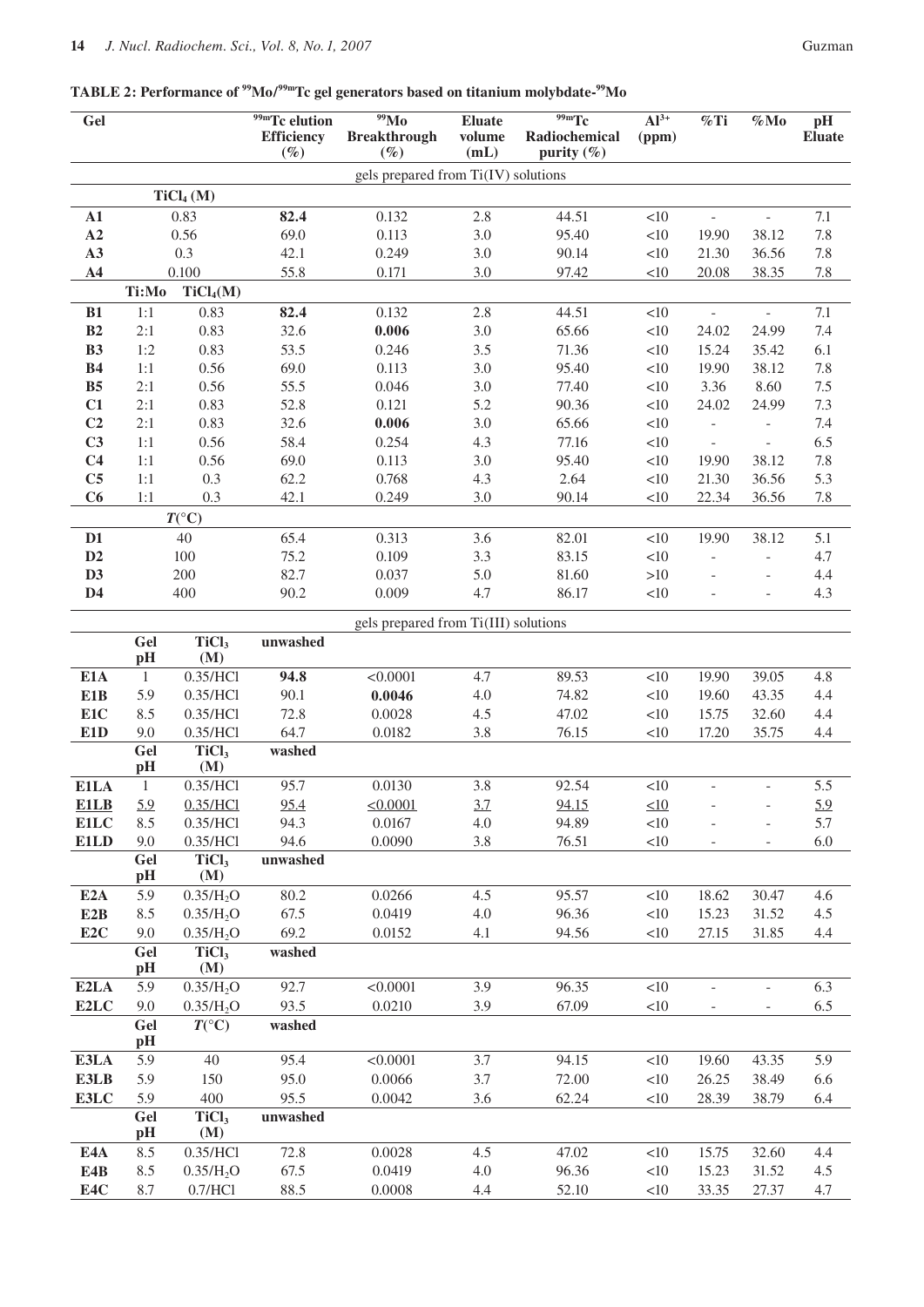ing effects on the generator performance: rise of the elution efficiency and the elution volume, reduction of the <sup>99</sup>Mo breakthroughs and the eluate pH values, and no significant effect on the radiochemical purity.

*3.2.5. Gels prepared from Ti(III) solutions (Series E).*  Series E comprises the titanium <sup>99</sup>Mo-molybdate generators prepared from TiCl<sub>3</sub> solutions. The effect of four synthesis parameters on the generator performance was evaluated: the gel pH, the Ti (III) concentration, the washing, and drying temperature of the gel.

In the case of the unwashed gels, the increase of the gel pH caused a decrease of the elution efficiency and the radiochemical purity, and an increase of the <sup>99</sup>Mo breakthroughs. High Ti(III) concentrations promoted higher elution efficiencies, and lower <sup>99</sup>Mo breakthroughs and radiochemical purities. The medium used in the preparation of Ti(III) solutions also induced a variation in the generator performance. The gels prepared from TiCl<sub>3</sub> solutions diluted in  $H<sub>2</sub>O$  present lower elution efficiencies and higher <sup>99</sup>Mo breakthroughs and radiochemical purities than those prepared with HCl. The volume required to eluate the  $\frac{99 \text{m}}{2}$ Tc in these generators is about 4 mL with pH of around 4.4.

The washed gels improve considerably the elution efficiencies of the generators and the radionuclide and radiochemical purity of the 99mTc eluates. In general, these parameters are not affected by the variation of the gel pH, the Ti(III) concentration, or the drying temperature of the gel. These generators have elution efficiencies higher than  $90\%$ , <sup>99</sup>Mo breakthroughs lower than 0.01%, radiochemical purities higher than 94%, and eluate pH of about 6. Accordingly, the titanium  $99M_0$ -molybdate gels prepared from TiCl<sub>3</sub> solutions and washed before being irradiated present the best performance of all generators and can be used in nuclear medicine.

**3.3. Characterization of molybdate titanium gels.** The previous analysis of generator performance as a function of the conditions of gel preparation had shown that the Ti concentration, the Ti:Mo molar ratio, the washing of the gel, and the drying temperature changed the generator performance. In the present section, the effect of these parameters on some physicochemical properties of the gels was discussed.

*3.3.1. Effect of gel washing.* The analysis of the X-ray diffraction patterns of washed and unwashed titanium molybdate gels (see Figure 2a) showed the presence of an amorphous structure and a crystalline system identified as ammonium chloride. This means that the ammonium chloride formed during the gel synthesis remained in the gel if the latter was not washed.

The thermogravimetric analysis of washed and unwashed titanium molybdate gels (see Figure 2b ) showed that the non washed gel suffers a first weight-loss of approximately 5% at 50 °C while the washed gel loses about 15% at 70 °C. In this first step, the gels lost weight by the elimination of water. In the case of the washed gel, an anhydrous gel was formed after the water loss, which was stable until the decomposition of the gel at about 770 °C. The unwashed gel had a large weight-loss  $\sim$  55%) at about 250 °C by the decomposition of ammonium chloride. Later it presented a slight weight-loss at about 345 °C, probably caused by the elimination of intramolecular water, forming the anhydrous gel, and at 775 °C the gel is destroyed. It is important to note that more than 60% of the unwashed gel weight corresponds to the ammonium chloride.

In general, the gels lose between 60 and 78% weight in the washing and this loss increases with an increase of the  $TiCl<sub>4</sub>$ concentration used for the preparation of the gel. The analysis of the washing water showed the presence of ammonium chloride as the principal component and Ti traces  $\sim 200$  ppm). The bulk of this salt was removed with about 40 mL of water which had pH between 4.5 and 5.

The infrared spectra of the washed and unwashed gels are



**Figure 2**. Washing effect of titanium molybdate gels in (a) X-ray diffraction patterns, (b) thermograms, (c) infrared spectra, and (d) morphology.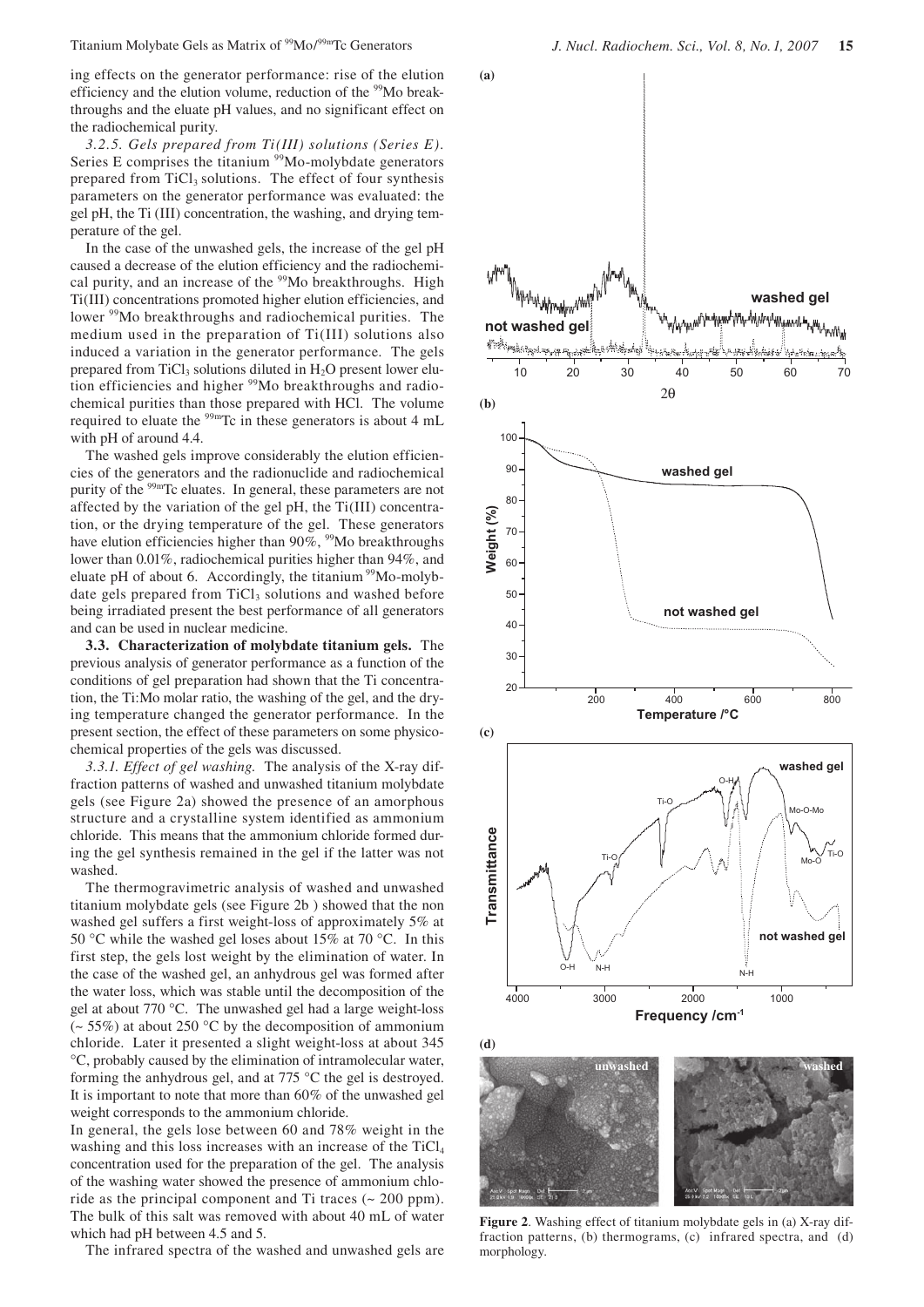presented in Figure 2c to confirm the presence of the ammonium group in the unwashed gel and its disappearance in the washed gel. Ammonium displays strong broad N–H stretching bands in the region of  $3300-3500$  cm<sup>-1</sup> which are located in the same region as those for the O–H bands and a sharp bending band at  $1400 \text{ cm}^{-1}$ . It is important to note that the region assigned to the aqueous bending of the unwashed gel is slightly shifted toward lower frequencies. The infrared spectrum of the washed gel loses the 3110 and 3027  $cm^{-1}$  stretching bands of the N–H bond and the 2800, 1650, and 1400  $\text{cm}^{-1}$  bands emerge, which express the Ti–O, O–H, and Mo–O groups, respectively.<sup>16,29-31</sup> The absorption band at 1750 cm<sup>-1</sup> which disappears completely in the washed gel may be assigned to the different arrangement of the Mo–O bond when the ammonium chloride is present at high concentrations. This analysis was also supported by the previously reported spectra of  $Na<sub>2</sub>MoO<sub>4</sub>$  $(NH_4)_{6}Mo_{7}O_{24}$ , TiO<sub>2</sub>, and MoO<sub>3</sub> obtained in the same experimental conditions as the gels.<sup>16,31,32</sup>

Figure 2d shows the SEM images of the unwashed and washed gels. In the unwashed gels, the ammonium chloride salt is embeded into the gel and this presents a typical amorphous morphology, while the washed gel is formed as flakes or layers with an appearance similar to clay.

*3.3.2. Effect of the drying temperature on the gels.* The analysis of the change in the X-ray powder pattern during the heating of the gel shows (see Figure 3a) that in the gels heated at 40 and 100 °C the ammonium chloride was the only crystalline phase identified in the diffractograms. At 400 °C, the ammonium chloride disappeared and the gel tended to crystallize incipiently, although its amorphous nature was not eliminated. This fact agrees with the SEM images shown in Figure 3b. At 100 °C the ammonium chloride was distributed inside



the gel (white particles in the image), and at 200 °C the pores got closer and salt particles were less visible. The morphology of these gels presented a layer or a flake shapes as we have described previously. At 400 °C the gel morphology was similar to that of glass, without the presence of the ammonium chloride particles. The infrared spectra of these gels were similar to those presented in Figure 2c. In particular, the "fingerprint" region was not affected by the drying temperature.

*3.3.3. Effect of gel irradiation.* It is known that the irradiation of the inorganic materials can modify their structure and properties depending on the irradiation conditions.<sup>32</sup> Figure 4a shows the evident transformation of the gel morphology caused by irradiation. The gel prepared with the higher Mo concentration tended to form a glazed structure when it was irradiated, while the gel irradiated and prepared at  $Ti:Mo = 2:1$  molar ratios presented a morphology similar to that of clay, where the atoms were arranged as piled up sheets. In the case of the gel prepared at 1:1 molar ratio, the irradiation also caused a glazed appearance in the gel but less than that of the 1:2 gel. In this matter, the amorphous nature of the gel was mainly caused by the molybdenum. On the other hand, the infrared spectra (Figure 4b) of the irradiated and unirradiated gel (Ti:Mo = 1:1) present practically the same functional groups, however the 2915 and 2850, 692, 562, and 440  $\text{cm}^{-1}$  bands, assigned to the Ti–O group, disappear in the spectrum of the irradiated gel. Thus the irradiation of the gel causes an arrangement change of the Ti–O and Mo–O groups, where the presence and disposition of the Mo–O groups is dominant. In fact, the "fingerprint" region shape of the irradiated gel is very similar to that of the  $MoO<sub>3</sub>$  spectrum.<sup>16</sup> Concerning the change of the X-ray diffraction patterns, the both gels (Ti: $Mo = 1:1$ ), irradiated and unirradiated, present an amorphous structure.

The results of neutron activation analysis show that the Mo and Ti percentages in the gels prepared from Ti (IV) solutions are in average  $40\%$  and  $20\%$ , respectively,<sup>20</sup> while those prepared from Ti (III) solutions are varied as a function of the gel pH and of the drying temperature. When the pH of gels are adjusted to 1 and 5.9, the Mo and Ti contents are about 40% and 20% and these percentages decrease to 30 and 15%, respectively at pH 9. The Ti percentage of the gels dried at 150 and 400 °C increases about 27%. The Mo:Ti weight ratio of all the gels is about 2:1.

#### **4. Discussion**

We have suggested in previous works<sup>16</sup> that the zirconium molybdates are formed by the alkaline hydrolysis of the zirconium solutions in the presence of molybdates. The hydrous zirconia ( $ZrO_2 \cdot nH_2O$ ) was thus precipitated and the water molecules were displaced by the molybdate anions to form the zirconium molybdate.16 Considering that zirconium and titanium have similar chemical properties, it is highly possible that titanium molybdate is also formed by the hydrolysis of  $TiCl<sub>4</sub>$  or



**Figure 3.** Drying temperature effect of the titanium molybdate gel in (a) X-ray diffraction patterns and (b) morphology.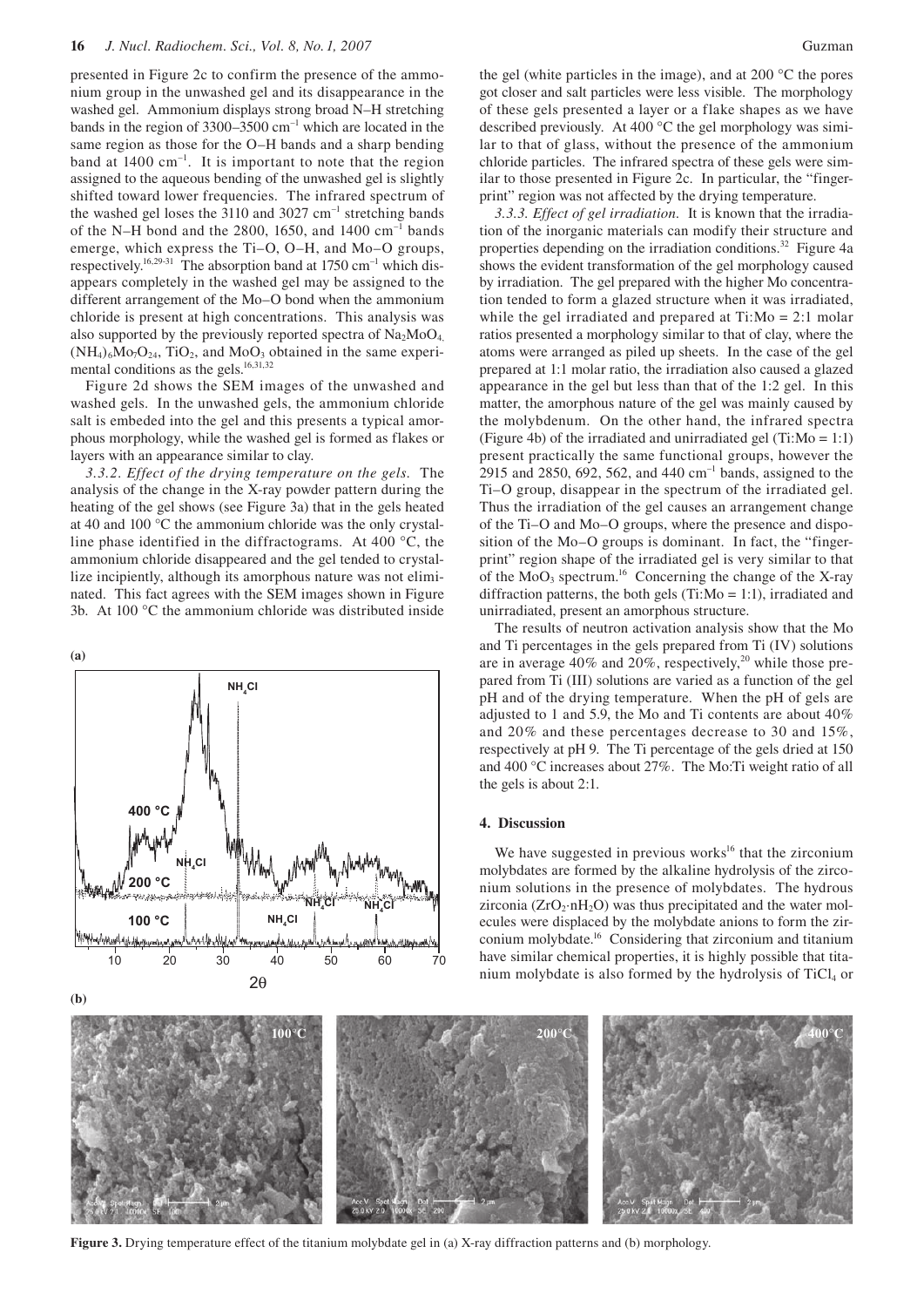**(a)**



**Figure 4.** Irradiation effect of the titanium molybdate gel in (a) morphology, (b) infrared spectra, and (c) X-ray diffraction patterns.

TiCl<sub>3</sub> [hydrous titanium (IV) (TiO<sub>2</sub>·nH<sub>2</sub>O)] for the molybdate solutions:

TiO2·*x*H2O + *w*Mo*x*O*z*(OH)*(2x-y)*– → [TiO2·(*x* – *w*)H2O·Mo*x*O*z*(OH)*(2x-y)* ] – <sup>8</sup> +*w*H2O. *<sup>x</sup>*-*y*-2*<sup>z</sup>* 8*x*-*y*-2*z*

According to the literature, the crystalline zirconium molybdate could have the formulae  $ZrMo<sub>2</sub>O<sub>7</sub>(OH)<sub>2</sub>·2H<sub>2</sub>O$  and a threedimensional structure built-up from regular zirconium pentagonal bipyramids  $[ZrO_3(OH)_2O_2]$  and highly distorted molybdenum octahedral  $[cis-MoO_4(OH)(H_2O)]$ .<sup>33-35</sup> Since zirconium is tetravalent, the lattice carries a negative electric charge: two elementary charges per zirconium atom. This charge is balanced by alkali or alkaline-earth cations which do not occupy fixed positions, but are free to move in the channels of the lattice framework. These ions act as counter ions and can be replaced by other cations.<sup>27,34-35</sup> Thus, these compounds behave as a very narrow ionic sieve. In the case of the titanium molybdate gels studied in this work, it was possible that their structures were similar to those of the zirconium molybdate

previously discussed. This assumption agreed with our NAA results which show that the Mo:Ti ratio of the gels is about 2:1. Therefore the crystalline titanium molybdate could have a formula and structure that is similar to that of the zirconium molybdate: TiMo<sub>2</sub>O<sub>7</sub>(OH)<sub>2</sub>⋅2H<sub>2</sub>O with a three-dimensional structure. These data were also supported by our SEM images (see Figures 2d, 3b, and 4a) which showed the presence of a three-dimensional framework with cavities in the gel. These cavities allow the diffusion of ions inside the gel and are directly connected with the performance of the titanium <sup>99</sup>Momolybdate generators, in particular the <sup>99m</sup>Tc elution efficiency and the Mo breakthrough. In addition, the infrared data show that all the gels prepared present two types of bonded water: (1) in the form of hydroxyl bonded to a Mo atom  $(1400 \text{ cm}^{-1})$ and (2) water molecules present as hydration water inside the crystal lattice or in an adsorbed state  $(3500 \text{ and } 1650 \text{ cm}^{-1})$ . These were congruent with the formula proposed for the crystalline titanium molybdate which contains hydroxyl groups and water molecules. In the case of the precipitated titanium molybdate gels, they could be represented by the empirical formula TiMo*x*O2+3*x*-*<sup>y</sup>* (OH)2*y*⋅*z*H2O. 35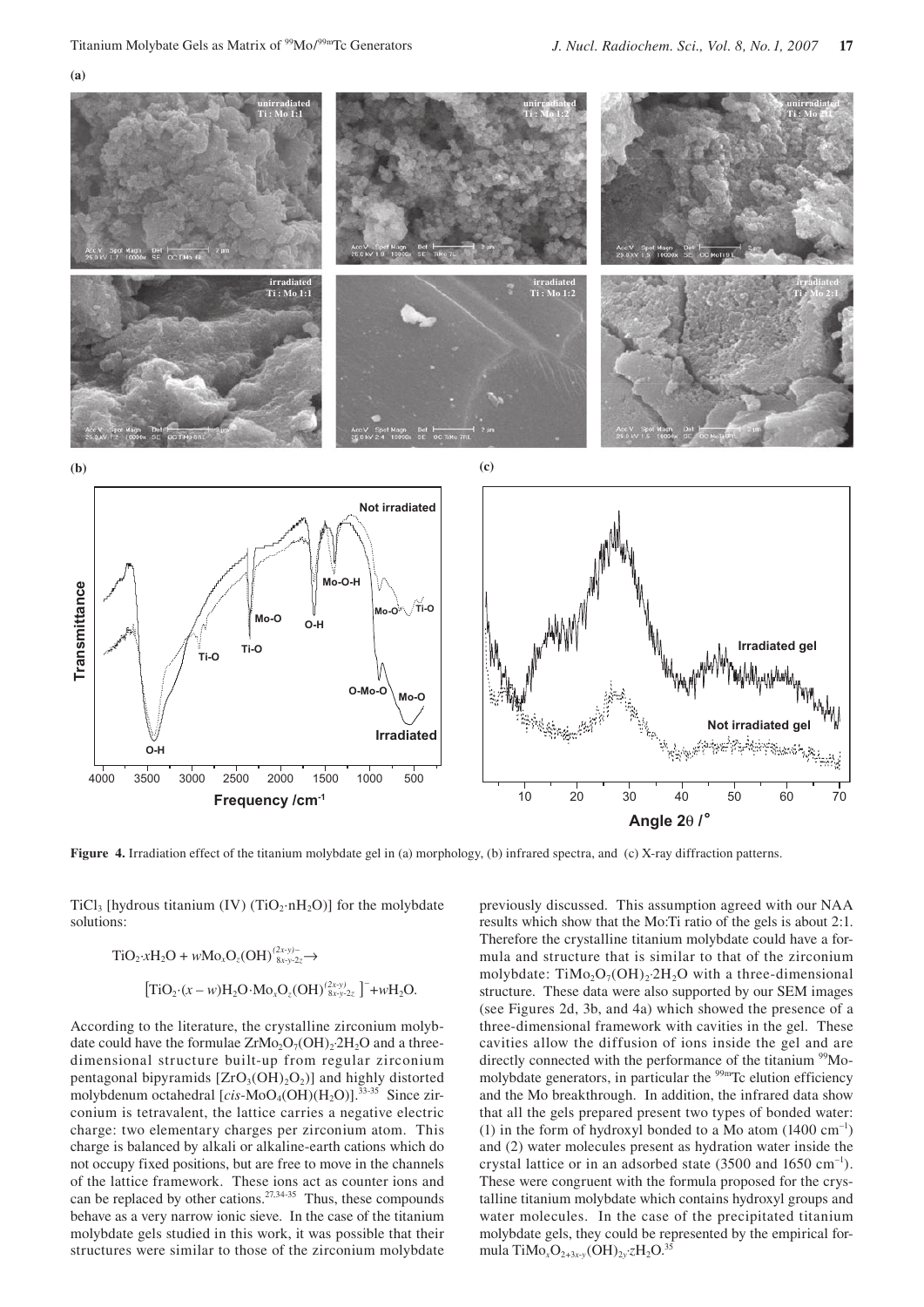Our infrared spectroscopy data had shown that the titanium molybdate gels prepared at different conditions were practically constituted by the same functional groups and only variations on the intensity of the characteristic bands of each group were observed. These results proved that depending upon the preparation conditions of the gels, the titanium pentagonal bipyramids and molybdenum octahedral were packed differently in the framework, modifying the cavity sizes in the gel (see Figures 2b and 3b), its diffusion properties, and consequently the generator performance.

Considering that titanium molybdate gels act as cation exchangers, the  $\frac{99 \text{m}}{\text{TCO}_4}$  ions produced in these generators were not exchanged, and their elution was then governed by a free diffusion mechanism.<sup>16</sup> During the elution, the  $\frac{99 \text{m}}{\text{C}}\text{O}_4$ ions diffused within the gel cavities. If the size of the opening was smaller than the diameter of the hydrated  $\frac{99 \text{m}}{\text{TCO}_4}$  ion, it would stay captured in the gel and caused a decrease of the elution efficiency of the generator. According to this hypothesis, the dehydration of the gels removed the hydration water allowing a better diffusion of the  $99mTcO<sub>4</sub>$  ions and thus the generators prepared from these gels present higher elution efficiency (see Table 2). $8$  The presence of occluded salt (NH<sub>4</sub>Cl) in the gel (non washed gels Figure 2b) appeared to be essential during drying for the retention of an open pore structure which was capable of a better free diffusion of the  $\frac{99 \text{ m}}{\text{TCO}_4}$  ions.<sup>2</sup> This fact agrees with the low efficiencies obtained in the generators prepared from Ti(IV) solutions which were washed before drying (see Table 2). On the other hand, our data had also shown that the washing of the gels after drying improved the elution efficiency and the radionuclide purity (see Table 2, series E), because the lattice cavities are free of NH<sub>4</sub>Cl and the  $\frac{99 \text{m}}{\text{C}}\text{CO}_4$ <sup>-</sup> ions can diffuse easier across the gel.

The titanium solution concentration had an evident effect on the gel generator performance: gels prepared from diluted titanium solutions present lower efficiencies and higher <sup>99</sup>Mo breakthrough than those prepared from concentrated titanium solutions. Considering that diluted solutions of tetrachloride and trichloride titanium could form from hydrolysis of oxychloride titanium, these oxychlorides may block the formation of hydrous titanium (IV) which is essential to precipitate the titanium molybdate gels. In this case, the reaction between the titanium and molybdate solutions produces a mixture of titanium molybdate with titanium and molybdate species in solution or precipitated (oxy-hydroxide phases), causing an increase of the <sup>99</sup>Mo breakthrough in the eluates, especially if the gels were not washed after drying.

The amorphous materials were less perturbed by the introduction of defects due to irradiation than those related with crystal structure. 36 The irradiation of the titanium molybdate gels, shown in this work, did not influence appreciably the generator performance (see Table 2) although the irradiated titanium molybdate gels suffered a slight change in their morphology (amorphization), structure (arrangement of the Ti–O and Mo–O groups) and sometimes in their color (see Figure 4). These results showed the feasibility of producing gel generators based on titanium molybdate which could be irradiated after being synthesized. This approach will reduce the preparation time of gel generators and eliminates the use of specialized installations.

## **5. Conclusion**

Titanium molybdate gels were amorphous materials which act as cation exchangers, and their flocculation was favored by the increase of the ionic strength. These gels could be represented by the empirical formula: TiMo<sub>x</sub>O<sub>2+3x-y</sub>(OH)<sub>2y</sub>⋅zH<sub>2</sub>O and a three-dimensional structure with cavities which allowed the diffusion of ions inside the gel. Cavity sizes were directly related to the performance of titanium <sup>99</sup>Mo-molybdate generators. Depending upon the preparation conditions of the titanium molybdate gels, the titanium pentagonal bipyramids and molybdenum octahedral were packed differently in the framework, modifying the cavity sizes in the gel, its diffusion properties and so the generator performance. The dehydration of the titanium molybdate gels, the presence of occluded salt in the gel during drying and the washing of the gels after drying improved the diffusion of the  $99mTcO<sub>4</sub>$  ions, the elution efficiency and in general the generator performance. The irradiation of the titanium molybdate gels did not influence significantly the generator performances. It was feasible to produce titanium 99Mo-molybdate generators preparing first the titanium molybdate gels and later irradiating them. This approach will reduce the preparation time of the gel generators and eliminates the use of specialized installations.

Practically, all the  $\rm{^{99m}TcO_4}$  eluates obtained from the generators prepared from gels washed before irradiation and from TiCl<sub>3</sub> solutions satisfied the Pharmacopoeias.<sup>28</sup> The best generator performances were obtained using the gels prepared from  $0.35$  M HCl TiCl<sub>3</sub> solutions, adjusted to pH 5.9, dried at 40 °C, and then washed.

**Acknowledgements.** This work was supported by the CONACYT (J-33049). The authors indebted to Mr. Sabino Hernández, to Mr. Francisco Jiménez Barreiro, to Ms. Leticia Carapia, to the technical staff of reactor department, and to the chemical nuclear laboratory for performing the IR and TGA analyses.

#### **References**

- (1) W. C. Eckelman and B. M. Coursay, Appl. Radiat Isot. **33,**  10 (1982).
- (2) J. V. Evans and M. E. Shying, *Zirconium molybdate gel as a generator for technetium-99m* AAEC/E59 (Australian Atomic Energy Commission, 1984).
- (3) J. V. Evans, P. W. Moore, M. E. Shying, and J. M. Sodeau, Appl. Radiat. Isot. **38,** 19 (1987).
- (4) P. W. Moore, M. E. Shying, J. M. Sodeau, J. V. Evans, D. J. Maddalena, and K. H. Farrington, Appl. Radiat. Isot. **38**, 25 (1987).
- (5) R. E. Boyd, Appl. Radiat. Isot. **42**, 1027 (1997).
- (6) M. A. El Absy, M. El Nagar, and A. I. Audah, J. Radioanal. Nucl. Chem. Articles **183**, 339 (1994).
- (7) M. T. El Kolaly, J. Radioanal. Nucl. Chem. Articles **170,**  293 (1993).
- (8) P. Vanaja, N. Ramamoorthy, S. P. Iyer, and R. S. Mani, Radiochim. Acta **42,** 49 (1987).
- (9) M. Tanase, K. Tatenuma, K. Ishikawa, K. Kurosawa, M. Nishino, and Y. Hasegawa, Appl. Radiat. Isot. **48,** 607 (1997).
- (10) L V. So, *1999 Workshop on the Utilization of Research Reactors*, Tokai & Mito, (Japan 2000), p187.
- (11) D. V. S. Narasimhan, K. P. Vanaja, and R. S.Mani, J. Radioanal. Nucl. Chem. Letters **85**, 345 (1984).
- (12) P. Saraswathy, S. K. Sarkar, R.R. Patel, S.S.Arora, and D. V. S. Narashimhan, Radiochim. Acta **83**, 97 (1998).
- (13) P. Saraswathy, S. K. Sarkar, G. Arjun, S. K. Nandy, and N. Ramamoorthy, Radiochim. Acta **92**, 259 (2004).
- (14) A. Sánchez-Ocampo and S. Bulbulian, Appl. Radiat. Isot. **42**, 1073 (1991).
- (15) IAEA-TECDOC-852, *Procedures for production of 99mTc generators based on 99Mo conversion to zirconium molybdate. Alternative technologies for 99mTc generators.* (IAEA, Vienna, 1995).
- (16) F. Monroy-Guzman, V. Diaz-Archundia, and A. Contreras Ramírez, Appl. Radiat. Isot. **59,** 27 (2003).
- (17) T. S. Jimenez Martinez and F. Monroy-Guzman, *Proc. Int. Joint Meeting LAS/ANS-SNM-SMSR*, ed. SNM (Mexico,